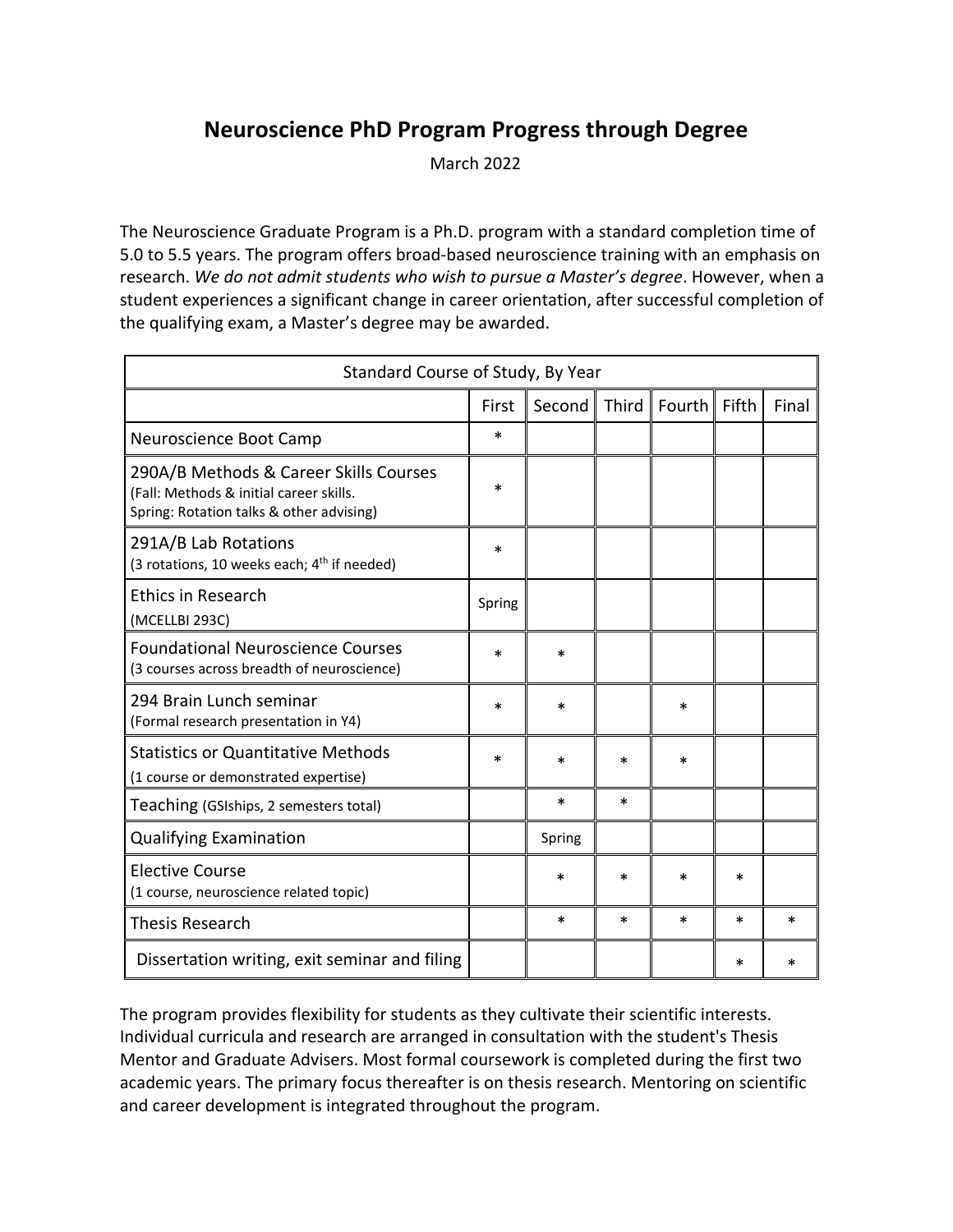## **I. Neuroscience Boot Camp**

The program begins with an intensive 10-day course that includes lectures on foundational topics in cellular, systems, and cognitive neuroscience, and hands-on laboratory exercises using a wide range of modern neuroscience techniques. These include whole-cell patch clamp recording, synaptic physiology, genetics, extracellular spike recording, calcium imaging, microscopy and immunohistochemistry, animal behavioral methods, computational methods, analysis of functional MRI data, and human psychophysics. The course also includes research presentations on current projects in faculty laboratories. All Neuroscience PhD students must attend Boot Camp.

#### **II. Coursework**

The program has a flexible curriculum of graduate coursework in neuroscience and related disciplines. The curriculum balances a requirement for broad training in all areas of neuroscience (cellular/molecular, circuits/systems, computational, and cognitive), with flexibility to focus more deeply within each student's primary research area. Within each area, students choose appropriate classes that match their interests and prior background. Broad training in neuroscience is a central feature of the program.

#### **Course requirements**

**1. NEUROSC 290A/B Methods & Career Skills Classes.** These short courses introduce a broad range of modern neuroscience research methods in didactic lectures, and provide advising in initial career skills. They are taken in Year 1. NEUROSC 290A (Fall) includes a survey of cutting-edge research methods, advising on how to choose a thesis mentor, training in scientific rigor and reproducibility, and an introduction to the use and misuse of statistics in neuroscience research. NEUROSC 290B (Spring) includes in-depth training on how to give a top-notch scientific talk, advising on how to write effective research papers, and on scientific project management.

**2. NEUROSC 291A/B Lab Rotations and Presentations.** Year 1 students perform three 10 week research rotations in different faculty laboratories. The goal is to expose students to varied techniques and approaches in neuroscience and to provide training in experimental design, critical analysis of data, and presentation of research findings. Rotations also allow students to identify the laboratory in which their thesis research will be performed. During the Spring semester, students formally present results from their laboratory rotations in the NEUROSC 290B course.

Rotation research is graded and receives academic credit. This is accomplished by enrolling in NEUROSC 291A-B, a year-long course, during the rotation year. Grades and evaluations are collected from rotation mentors and are used to assign an overall grade in the course at the end of the Spring semester.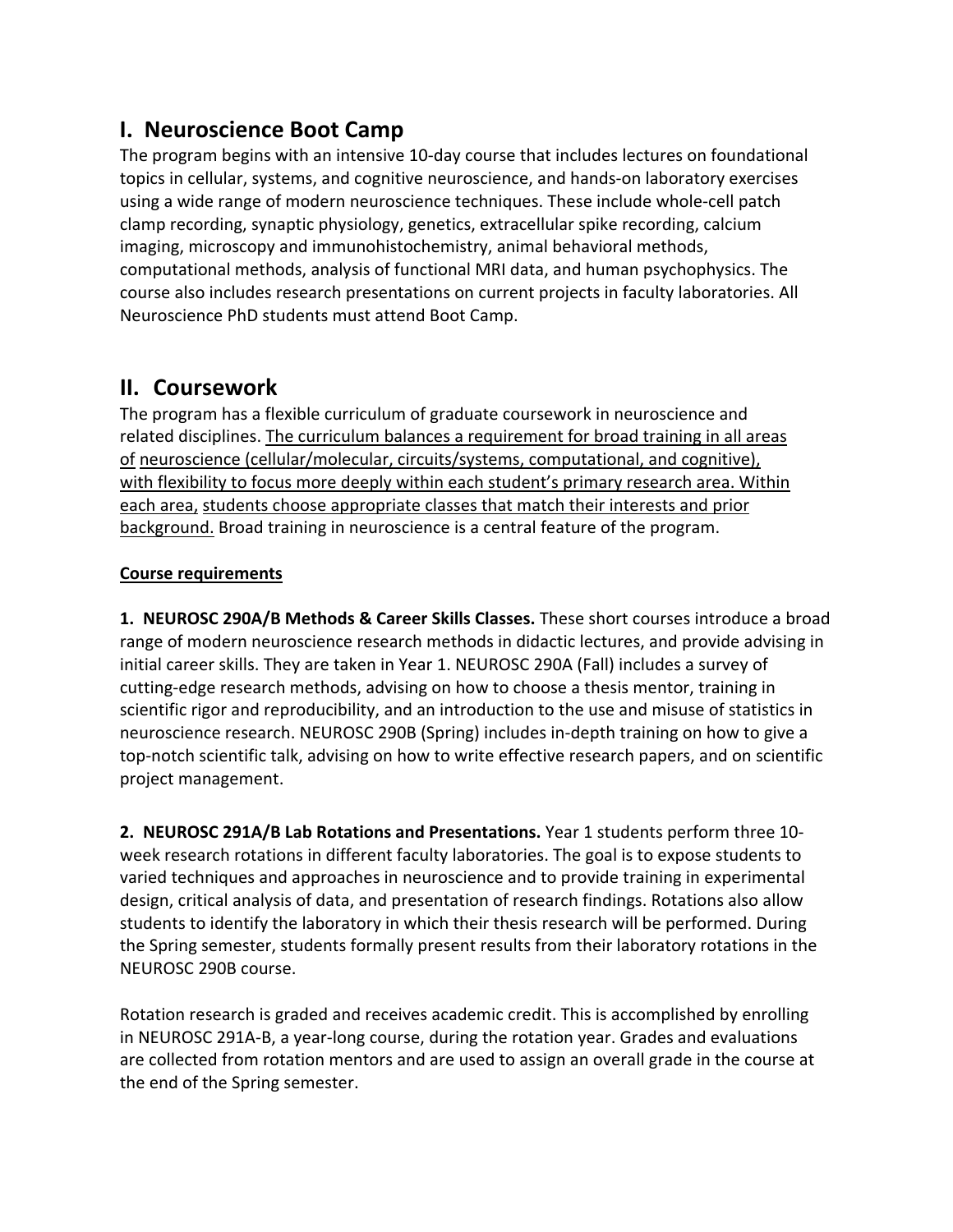Detailed rules and guidelines for laboratory rotations:

- 1. Rotation placements are made by the student in consultation with the faculty member they wish to rotation with. Students and faculty are encouraged to discuss rotation availability and potential rotation projects, and the student should confirm with the faculty member their agreement for the student to rotate in the lab. Students will be asked to submit their rotation placements to the Graduate Advisor. It is the student's responsibility to discuss and confirm rotation placement within faculty labs prior to submitting the rotation placement form.
- 2. Students may perform an early rotation starting in July of the entering year. This must be pre-approved by both the rotation faculty mentor and the head graduate adviser. At the beginning of the fall semester the student can request either to continue in the same laboratory through the first rotation, or alternatively to rotate in another laboratory. Regardless of summer rotations, all students are required to rotate in 3 different laboratories during the regular school year.
- 3. Students who were undergraduate or research assistants in a Berkeley faculty laboratory cannot rotate in that faculty lab. The aim of this rule is to maximize exposure to new scientific opportunities during rotations. However, a student in this situation is free to choose to join this laboratory for thesis dissertation research after rotations are complete.
- 4. A student may elect to perform a 4th laboratory rotation if the first 3 rotations do not result in a suitable laboratory for his/her thesis dissertation research.

Research in the thesis laboratory begins at the end of Year 1, immediately after rotations are complete.

**3. MCELLBI 293C (Ethics in Research)** is required in Spring of Year 1 for all students. This is a 10- meeting lecture-and-discussion based course that reviews important guidelines on ethical behavior in research, from honesty in data analysis and presentation to sharing reagents to authorship disputes.

**4. Foundational courses (Years 1-2).** Students must take 3 foundational courses distributed among three broad areas: (A) Cellular, Molecular & Developmental Neuroscience; (B) Circuits, Systems and Computational Neuroscience; and (C) Cognition, Brain and Behavior. Students can either take one graduate level course from each category, or three graduate level courses chosen from two areas, plus a selected advanced undergraduate course from the third area. These are taken in Years 1-2.

For the list of courses that satisfy the foundational course requirement, please see the "Neuroscience Course Curriculum" document. There are 3-7 approved course choices in each category. These are all 200-level graduate classes. You can choose the courses that best complement your interests and your prior academic background. At least one choice in each category is a broad survey class.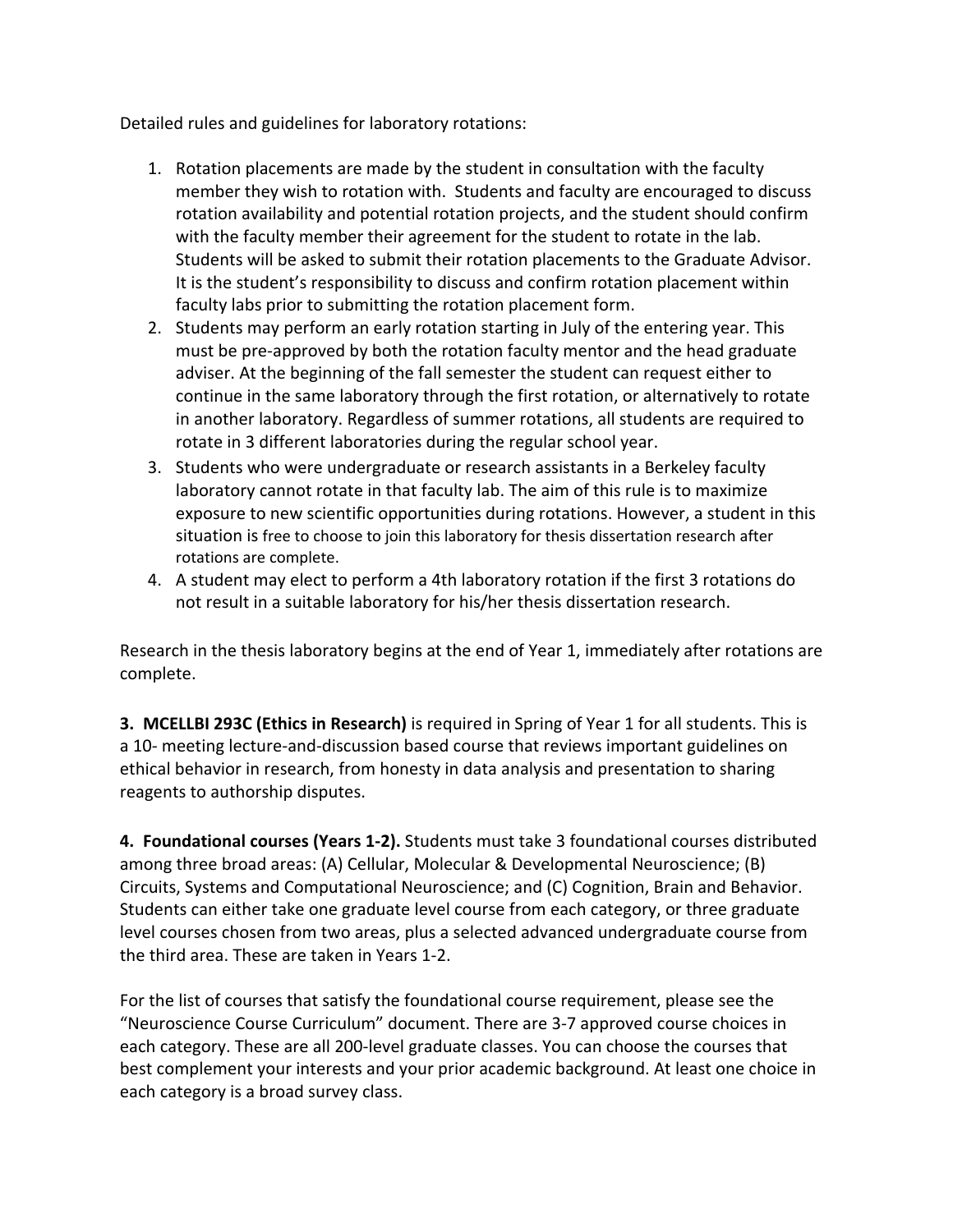**5. Training in statistics and quantitative methods.** Beginning with the entering class of 2014, all students must complete a one semester course on statistical analysis or quantitative methods. This course is chosen from a large number of appropriate classes at Berkeley, and can be completed at any time prior to the semester of graduation. Students with prior appropriate coursework or whose thesis research uses substantial quantitative methods can use that prior experience to fulfill this requirement, subject to approval by the Head Graduate Adviser.

**6. Additional elective courses.** In addition, students must take one additional elective course. This can be either a graduate-level seminar or graduate-level lecture course and can be 1 unit or more. It is usually taken after passing the qualifying examination, typically in Years 3 and 4. Electives can be chosen from any relevant graduate-level class in any department. These courses promote deeper expertise in chosen areas of neuroscience. You can also take any of the Foundation Courses as an elective.

**7. NEUROSC 294 seminar (Brain Lunch)**. This is an ongoing student-led seminar class, offered every semester, that includes student presentations of ongoing thesis research, journal club paper discussions related to visiting speakers, and periodic faculty-led advising on career topics. All students are required to take Brain lunch for 1 semester in each of Years 1 and 2. In addition, during Year 4, students must enroll in NEUROSC 294 and give a **formal fourth-year research seminar** on their ongoing thesis research. You can take this course any number of times for a satisfactory/unsatisfactory (S/U) grade. You should enroll for a letter grade in the semester of your fourth-year research seminar.

Coursework Notes:

- 1. All required courses must be taken for a letter grade and passed with a grade of B or higher, except where noted explicitly above.
- 2. You should have finished, or be close to finishing, your Foundational Courses prior to the Qualifying Examination in Spring of Year 2. These will provide you with the general knowledge in Neuroscience needed for the Qualifying Exam.
- 3. NEUROSC 290A/B, 294, and MCELLBI 293C do not satisfy the elective course requirement.

#### **III. Scientific research seminars and Neuroscience Retreat**

UC Berkeley hosts a wide array of research seminar series, in which national and international scientists present current research results. These include the MCB/HWNI Neuroscience Seminar Series, Psychology Colloquia, Redwood Center for Theoretical Neuroscience Weekly Seminars, Oxyopia Vision Science Seminars, and more. These are an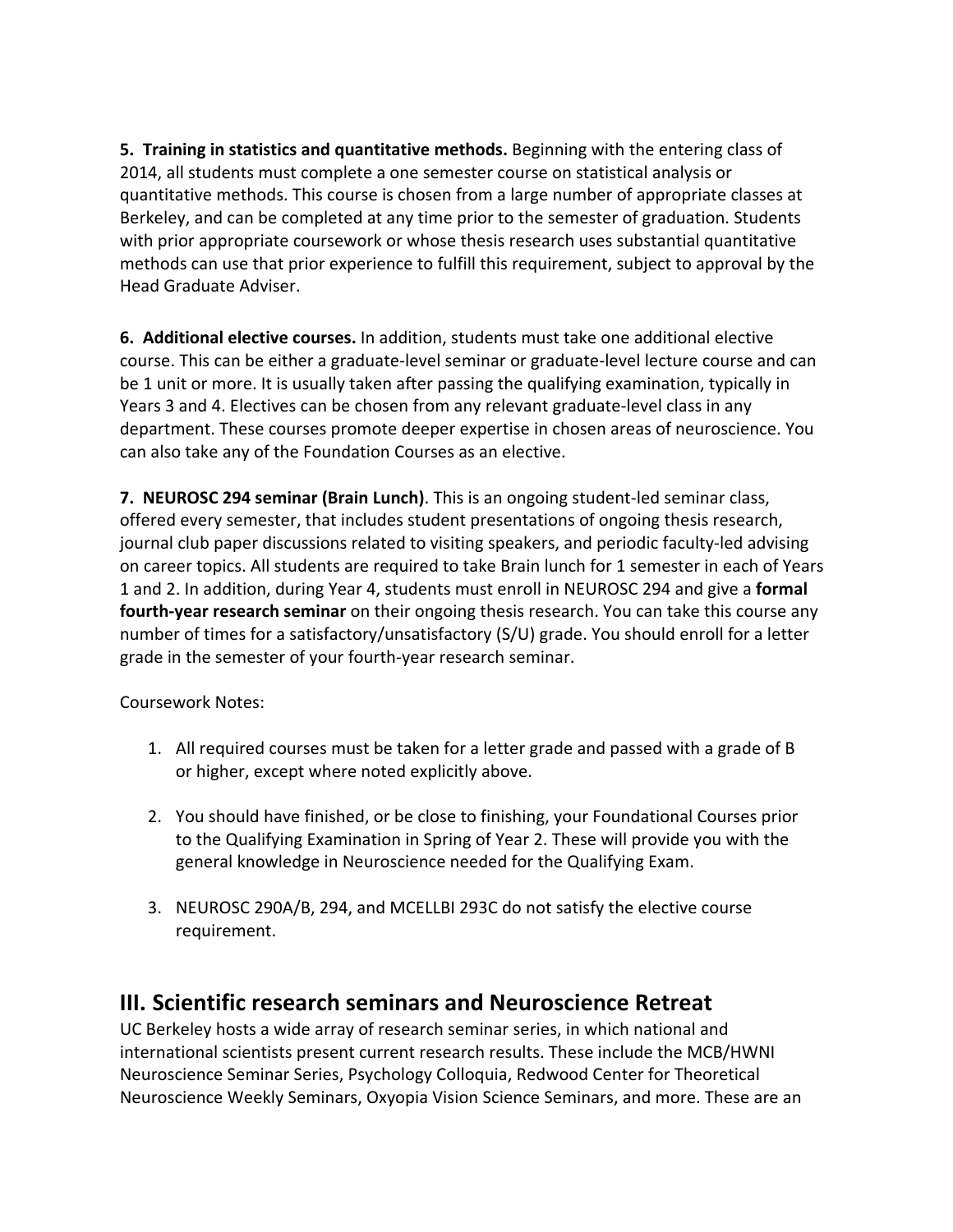invaluable resource for students to gain depth of knowledge in their specific field and broad knowledge of modern research problems across neuroscience. There is no formal requirement to attend seminars. However, students are strongly encouraged to attend relevant seminar series, to the extent that their research allows.

Students are required to attend the yearly UC Berkeley Neuroscience Retreat.

## **V. Training in Teaching**

Neuroscience students are required to serve as Graduate Student Instructors (GSIs) for two semesters. GSI is the UC Berkeley term for teaching assistants. Teaching typically occurs during Fall semester of the second year and Spring semester of the third year. (One GSIship can be delayed to Year 4 if necessary to meet requirements of outside fellowships.) Teaching affords students supervised experience in a variety of educational situations, including labs, discussion sections, and demonstrations. GSIs also participate in record-keeping, grading, advising, and student consultations.

GSIs are matched to courses using an application process. Whenever possible, students are assigned to courses related to research interests. GSIs are evaluated by both supervising faculty and the students they teach. These evaluations become a permanent part of the student file. Top-performing GSIs are nominated for the Outstanding Graduate Student Instructor Award, which has been won by many Neuroscience PhD Program students. No more than 2 GSIships are allowed, so that students are able to focus primarily on research.

## **VI. Qualifying Examination**

All students must take a Qualifying Examination during the Spring semester of Year 2. The QE is an oral exam, designed to ensure that students have in-depth knowledge within their thesis research area and in closely related, complementary research areas; that students can design and interpret experiments, can propose research in a written grant format, and can reason scientifically at a high level. In addition, the exam is used to confirm that within the overall field of Neuroscience, students have a basic graduate-level understanding of important concepts.

The exam is administered by a committee of four faculty members: three from within the Neuroscience Graduate Program, and a fourth from an outside department.

The examination has three parts: Thesis Proposal, Related Research Areas, and Foundational Questions in Neuroscience. The thesis proposal is in the form of a written, NIH-style grant proposal, which is turned in to the committee, and then defended orally. Related Research Areas are identified cooperatively by the student and his/her committee prior to the exam, and are chosen to be complementary to the main thesis research subject. These areas are examined orally. The Foundational Questions in Neuroscience are designed to test broad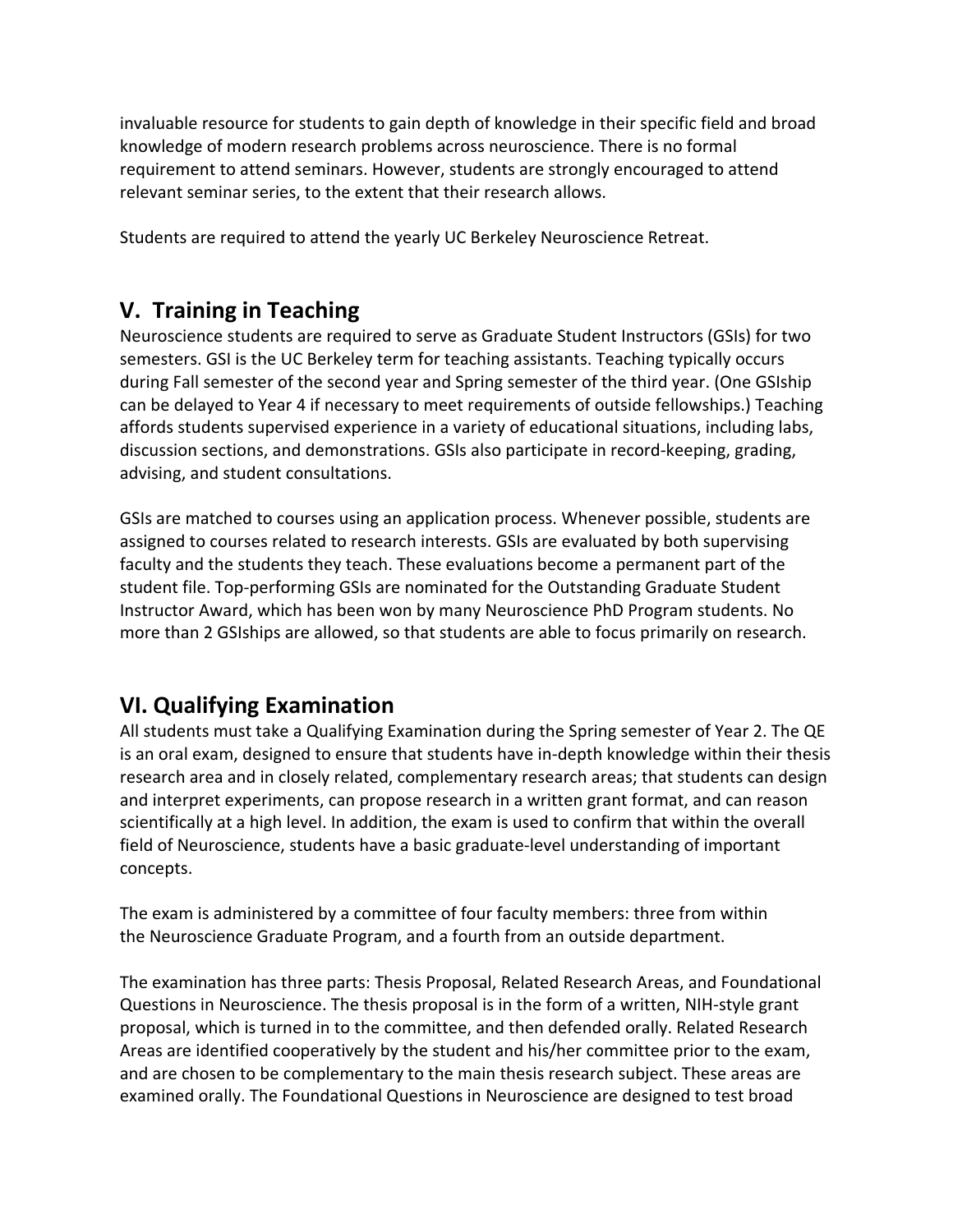knowledge in Neuroscience. These are a published list of questions, the same for all students, that are available upon entry to the program. These questions are designed to test basic common knowledge of neuroscience facts and principles, and a subset of them are examined orally during the qualifying exam.

During the exam, students must demonstrate the ability to recognize fundamentally important research problems, propose relevant experimental approaches, and display comprehensive knowledge of appropriate disciplinary areas and related subjects. All students are required to pass the qualifying examination before advancing to doctoral candidacy.

Please see the [Qualifying Exam](https://live-helen-wills-neuroscience-institute.pantheon.berkeley.edu/wp-content/uploads/2021/10/HWNI-QE-Student-Guide_October_2021.pdf) Student Guide for important details regarding Qualifying Examination preparation, timeline, and format.

## **VII. Thesis Committee, Thesis Research, and the Dissertation**

After passing the Qualifying Examination, students establish a Thesis Committee and advance to **Doctoral Candidacy**.

Thesis committees are comprised of four faculty members: the thesis mentor, two additional Neuroscience Graduate Program faculty, and "Academic Senate Representative" who can either be from outside of Neuroscience, or from a special list of Neuroscience faculty members. Students assemble their committees in consultation with their thesis mentor(s) and the Graduate Adviser.

Once students have advanced to Doctoral Candidacy, they are required to meet with the thesis committee at least once yearly. The annual Thesis Committee Meeting is a time to discuss dissertation progress, review experimental results, set goals, and ensure students are adhering to appropriate timelines to completion.

Years 3-5 are spent primarily on dissertation research. At this stage, students are encouraged to present posters or speak at scientific meetings and conferences whenever possible. During the Year 5, students are advised to start arranging postdoctoral training. In addition to help from the thesis mentor, the thesis committee members and other neuroscience faculty members, students can also consult with counselors at the [Career Center](http://career.berkeley.edu/PhDs/PhDs.stm) to aid them in searches, portfolios, and more.

The written PhD dissertation must comprise one or more complete research projects that are determined to be publication quality by the PhD thesis committee. The written dissertation must be completed according to [UC Berkeley campus rules.](https://grad.berkeley.edu/academic-progress/doctoral/dissertation/) The thesis committee must sign the finished dissertation.